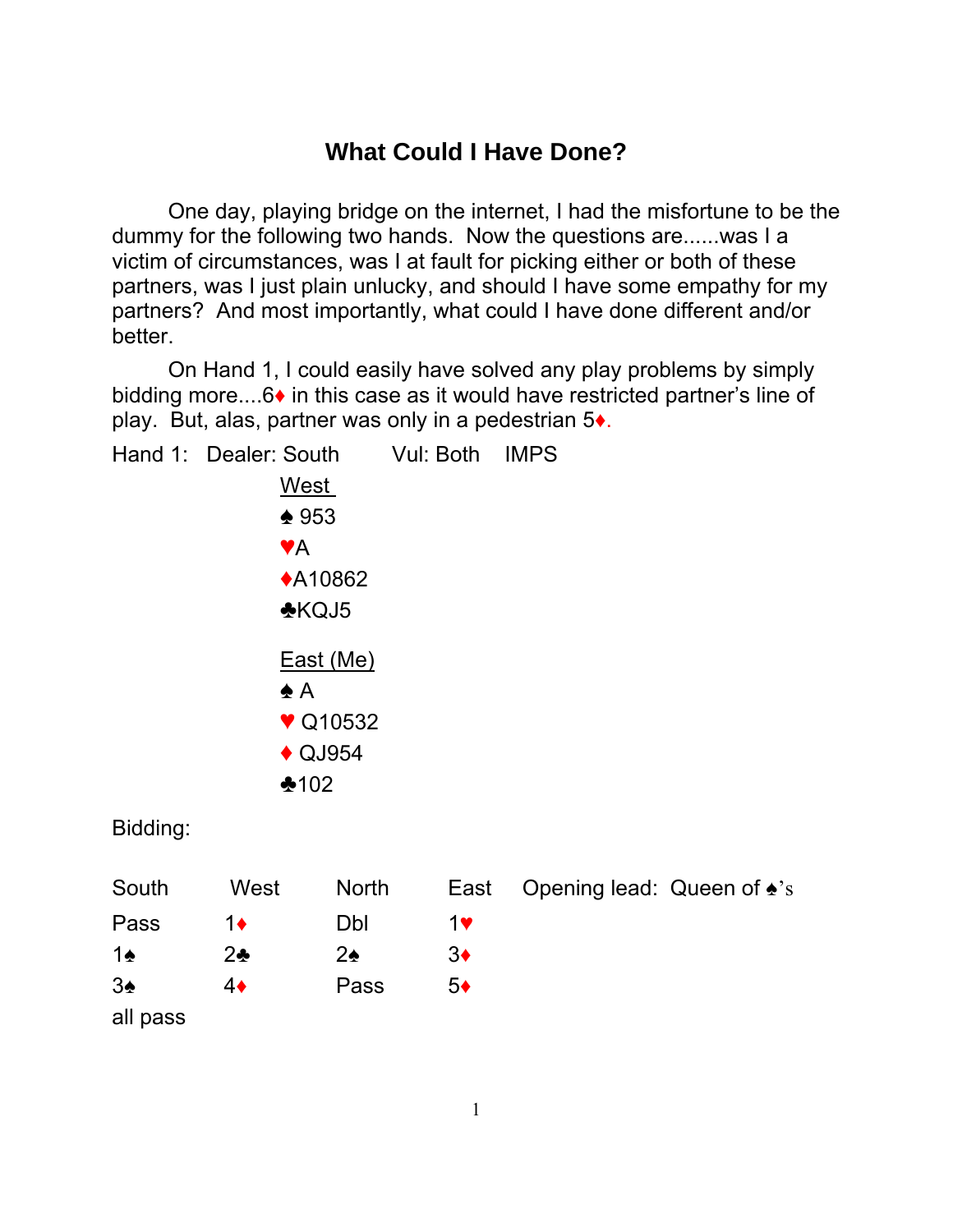My partner in 5♦ managed to go down only 1! North led the Queen of spades and at trick 2 my partner played a diamond to the Ace (North showing out), ruffed a spade and led another diamond. South won the King, led a club to partner's Ace and got a ruff. Nice huh? Down one for -12 imps.

 Had I bid a slam on my cards, partner would have had no choice but to make it by playing for the King of diamonds onside.

 This theme leads me to discuss just how differently one should play when it's obvious you are in the wrong contract. Recently I saw a player go down two vulnerable tricks in a 3NT contract playing against the odds because they were not in 6 of a minor which would make if playing with the odds. The -1570 imps swing was worth -17 imps, while making 3NT would have been -12 imps. So the player could have saved 5 imps. On the other hand had his anti-percentage play worked and 3NT made on the nose while the slam went down, he would have gained 12 imps. Obviously sorting this all out at the table takes time which is one reason for the sometimes slow play at the expert level.

 And now for the second theme hand…...but with a different partner. You don't think I'd play more boards with the first partner, do you?

Hand 2: Dealer: South Vul: Both IMPS

West (my partner)

 $\triangle K$  $\blacktriangledown$  Q987532  $\triangle$  Q8  $AJ8$  East (Me)  $\triangle$  953  $\blacktriangleright$ A.J4  $A$ J762